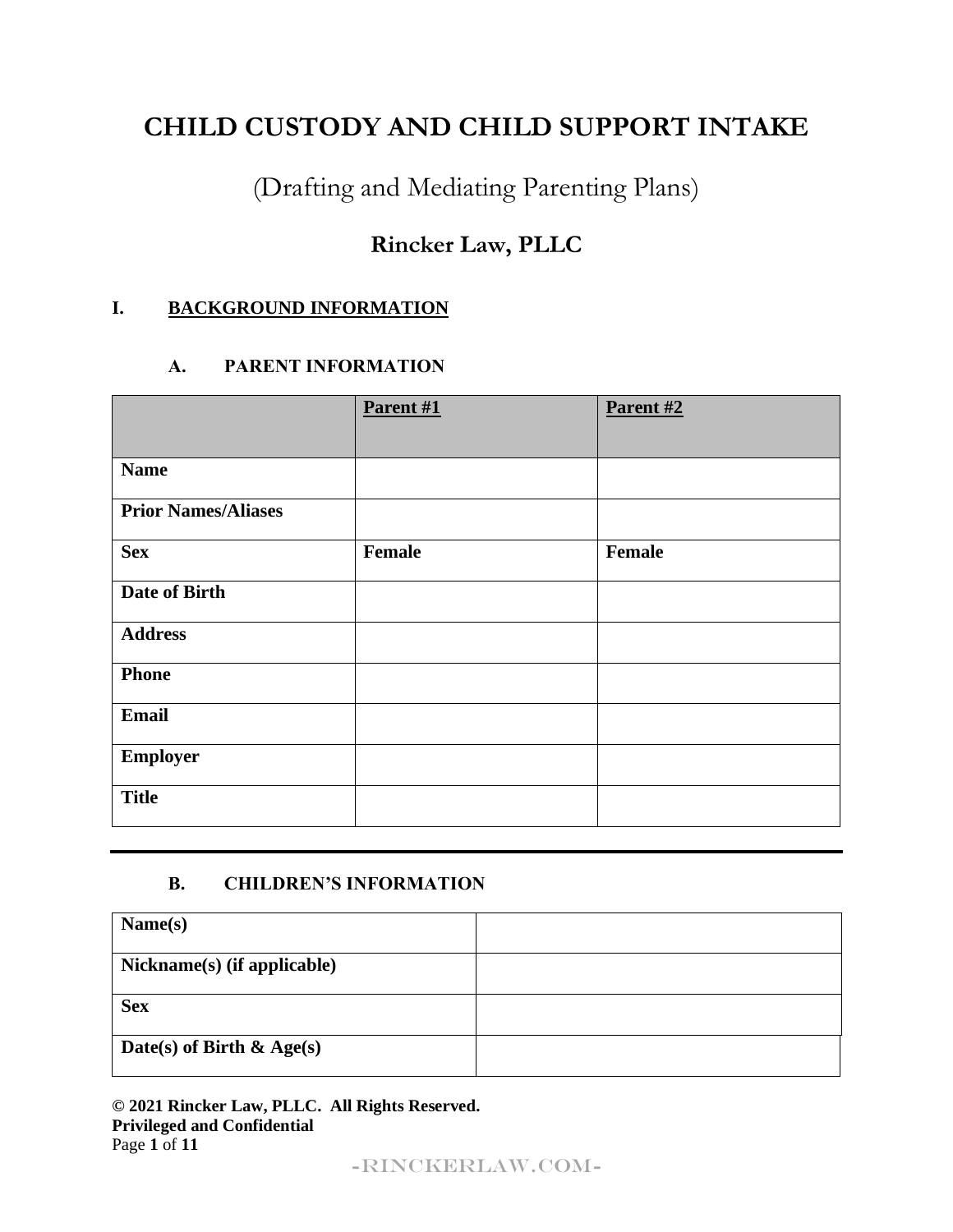| <b>Currently Residing With</b> | Parent 1                |
|--------------------------------|-------------------------|
| <b>Health Status</b>           |                         |
| <b>Education Level</b>         |                         |
| <b>Choice of School</b>        | School District:        |
|                                | School Name:            |
|                                | We need to mediate this |

# **C. APPROVED CARETAKER(S) FOR CHILDREN**

 Each Parent can only choose caretakers from the approved list  $\mathbf{L}$ 

Each Parent can choose his/her/their child are providers

We need to mediate this

| Name(s)             |  |
|---------------------|--|
| <b>Sex</b>          |  |
| Relationship        |  |
| <b>Address</b>      |  |
| <b>Phone Number</b> |  |
| <b>Description</b>  |  |

# **II. CUSTODY**

# **A. PHYSICAL CUSTODY**

Who the child(ren) shall reside with for a majority of the time

 $\Box$  Parent #1 Parent #2

 $\Box$  Neither / Joint  $\Box$  Need to Mediate This

| © 2021 Rincker Law, PLLC. All Rights Reserved. |  |
|------------------------------------------------|--|
| <b>Privileged and Confidential</b>             |  |
| Page 2 of $11$                                 |  |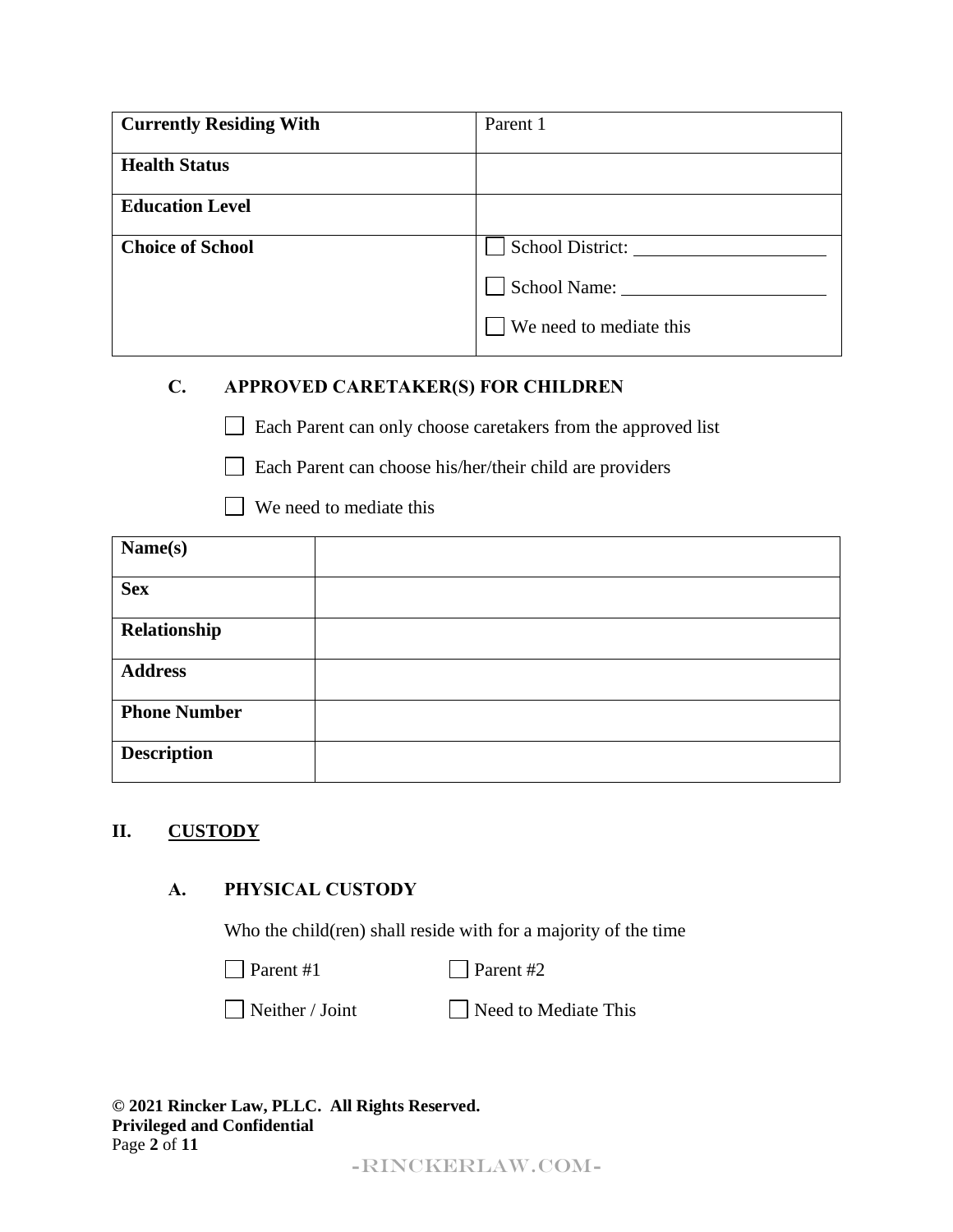# **B. LEGAL CUSTODY**

Decision-making custody about non-emergency health, school, religion, and extra-curricular activities

| <b>Sphere of</b><br><b>Influence</b>        | Parent 1 | Parent 2 | Joint | <b>Need to</b><br><b>Mediate</b> |
|---------------------------------------------|----------|----------|-------|----------------------------------|
| <b>Non-Emergency</b><br><b>Health</b>       |          |          |       |                                  |
| <b>Education</b>                            |          |          |       |                                  |
| Religion                                    |          |          |       |                                  |
| <b>Extracurricular</b><br><b>Activities</b> |          |          |       |                                  |

If joint, how do you wish to handle and impasse?

| <b>Sphere of</b><br><b>Influence</b>                | <b>Pure</b><br>Joint-<br><b>Neither</b><br><b>Parent has</b><br>the Final<br><b>Say</b> | <b>After</b><br>Good-<br>Faith<br><b>Consultati</b><br>on, Parent<br>1 has the<br><b>Final Say</b> | <b>After</b><br>Good-<br>Faith<br><b>Consultati</b><br>on, Parent<br>2 has the<br><b>Final Say</b> | <b>Parents</b><br>agree to go<br>to<br>mediation<br>if there is<br>an<br>impasse | <b>Parents</b><br>agree to<br>consult a<br>third party | We<br>need to<br>mediate<br>this |
|-----------------------------------------------------|-----------------------------------------------------------------------------------------|----------------------------------------------------------------------------------------------------|----------------------------------------------------------------------------------------------------|----------------------------------------------------------------------------------|--------------------------------------------------------|----------------------------------|
| $\mathbf{Non}$<br><b>Emergency</b><br><b>Health</b> |                                                                                         |                                                                                                    |                                                                                                    |                                                                                  | <b>General Doctor</b>                                  |                                  |
| <b>Education</b>                                    |                                                                                         |                                                                                                    |                                                                                                    |                                                                                  | <b>General Doctor</b>                                  |                                  |
| <b>Religion</b>                                     |                                                                                         |                                                                                                    |                                                                                                    |                                                                                  | <b>General Doctor</b>                                  |                                  |
| <b>Extracurri</b><br>cular<br><b>Activities</b>     |                                                                                         |                                                                                                    |                                                                                                    |                                                                                  | <b>General Doctor</b>                                  |                                  |

#### **© 2021 Rincker Law, PLLC. All Rights Reserved. Privileged and Confidential** Page **3** of **11**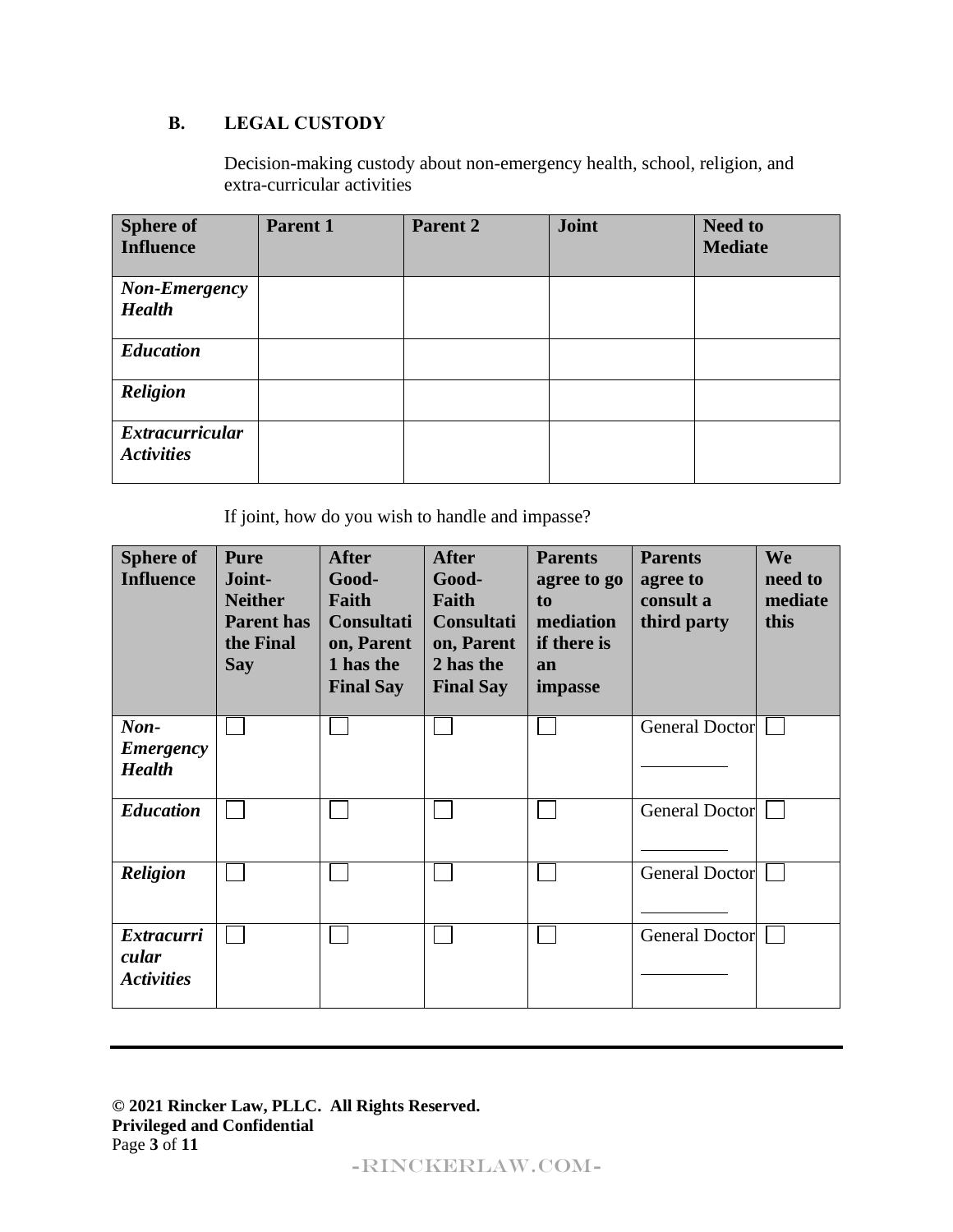# **III. VISITATION / PARENTING TIME**

### **A. BASIC SCHEDULE**

 $\Box$  We have an agreement as follows  $\Box$  Wed need to mediate this

| Day of Week  | <b>Time Period</b> | Pick Up         | <b>Drop Off</b> | <b>Other Notes</b> |
|--------------|--------------------|-----------------|-----------------|--------------------|
|              |                    | <b>Location</b> | <b>Location</b> |                    |
| Ex: Tuesdays | $3PM - 7PM$        | <b>School</b>   | Mother's        |                    |
| Thursdays    | $3PM - 8AM$        | School          | residence       |                    |
|              | (Friday)           |                 | School on       |                    |
|              |                    |                 | Friday morning  |                    |
|              |                    |                 |                 |                    |
|              |                    |                 |                 |                    |
|              |                    |                 |                 |                    |
|              |                    |                 |                 |                    |
|              |                    |                 |                 |                    |
|              |                    |                 |                 |                    |

If you have an agreement, what does the agreement look like on a Four-Week rotation?

 $\Box$  See Below  $\Box$  Unsure  $\Box$  Not Applicable – We Need to Mediate This

| Week           | M | W | $\mathbf R$ | F | ÷ | S |
|----------------|---|---|-------------|---|---|---|
| W1             |   |   |             |   |   |   |
| W <sub>2</sub> |   |   |             |   |   |   |
| W <sub>3</sub> |   |   |             |   |   |   |
| W4             |   |   |             |   |   |   |

### **B. HOLIDAY SCHEDULE**

 $\Box$ 

 $\mathbf{L}$ 

We Need to Mediate This

Alternating schedule as follows (circle holidays you wish to observe):

*\*\*This is an example, you can make changes as desired, if one parent wants certain holiday every year. Can also add other holidays, such as each parent's birthday, other religious holidays.\*\**

**© 2021 Rincker Law, PLLC. All Rights Reserved. Privileged and Confidential** Page **4** of **11**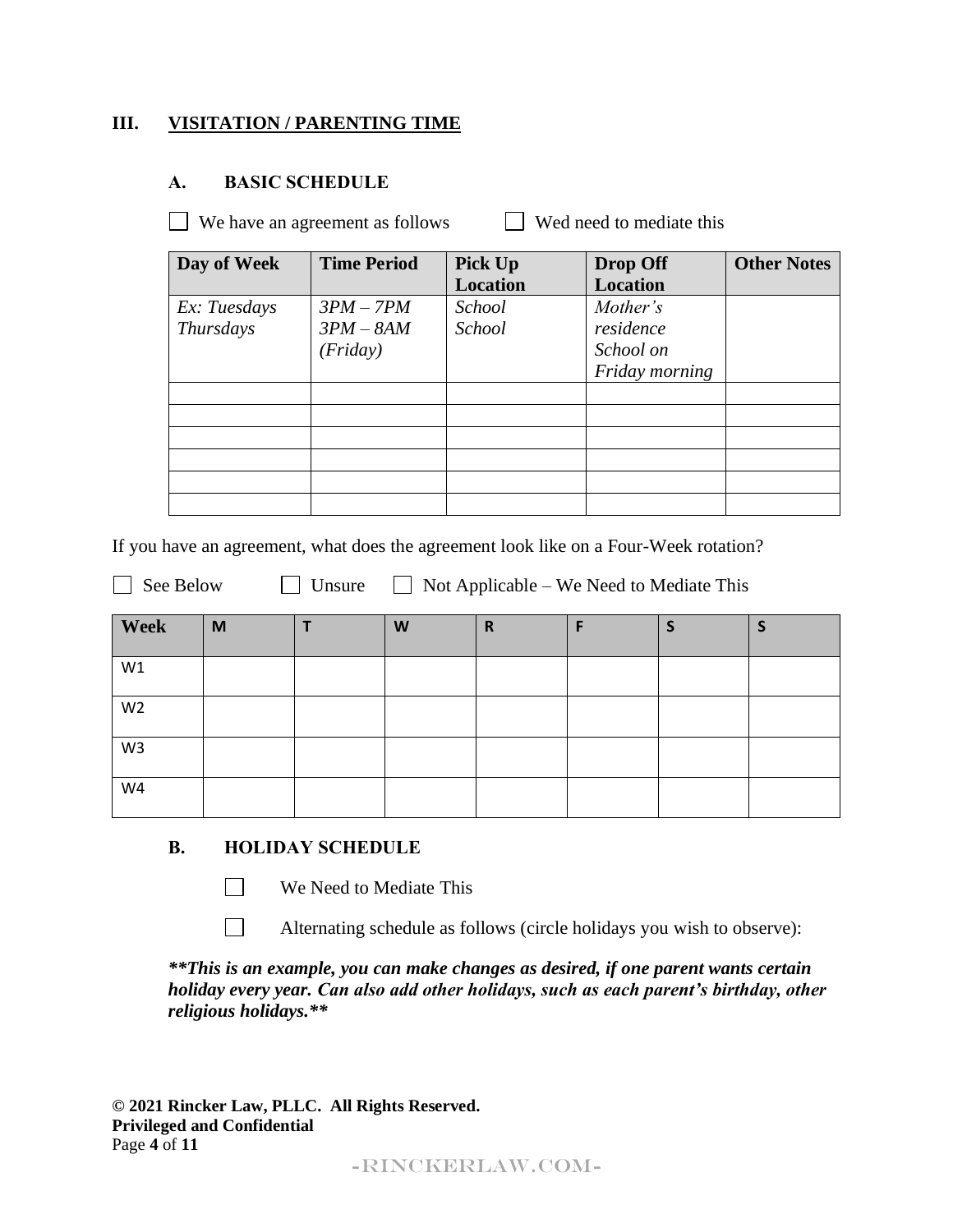# Traditional Holidays:

| <b>Holiday</b>             | <b>Odd Years</b> | <b>Even Years</b> | <b>Need to Mediate</b> |
|----------------------------|------------------|-------------------|------------------------|
|                            |                  |                   | <b>This Holiday</b>    |
| New Year's Eve             | Mother           | Mother            |                        |
| New Year's Day             | Mother           | Mother            |                        |
| Martin Luther King Jr. Day | Mother           | Mother            |                        |
| Easter                     | Mother           | Mother            |                        |
| Mother's Day               | Mother           | Mother            |                        |
| <b>Memorial Day</b>        | Mother           | Mother            |                        |
| Father's Day               | Mother           | Mother            |                        |
| <b>Independence Day</b>    | Mother           | Mother            |                        |
| Labor Day                  | Mother           | Mother            |                        |
| Columbus Day               | Mother           | Mother            |                        |
| Halloween                  | Mother           | Mother            |                        |
| Veteran's Day              | Mother           | Mother            |                        |
| Thanksgiving               | Mother           | Mother            |                        |
| Christmas Eve              | Mother           | Mother            |                        |
| Christmas                  | Mother           | Mother            |                        |
| Child's Birthday           | Mother           | Mother            |                        |
| Rosh Hashanah              | Mother           | Mother            |                        |
| Yom Kippur                 | Mother           | Mother            |                        |
| Hanukkah                   | Mother           | Mother            |                        |
| Passover                   | Mother           | Mother            |                        |
| Other:                     | Mother           | Mother            |                        |
| Other:                     | Mother           | Mother            |                        |
| Other:                     | Mother           | Mother            |                        |
| Other:                     | Mother           | Mother            |                        |

# Additional Holidays:

| <b>Holiday</b> | <b>Odd Years</b> | <b>Even Years</b> |
|----------------|------------------|-------------------|
| Rosh Hashanah  | Father           | Mother            |
| Yom Kippur     | Mother           | Father            |
| Hanukkah       | Father           | Mother            |
| Passover       | Mother           | Father            |
| Other:         |                  |                   |
| Other:         |                  |                   |

 $\Box$ Other schedule:

**© 2021 Rincker Law, PLLC. All Rights Reserved. Privileged and Confidential** Page **5** of **11**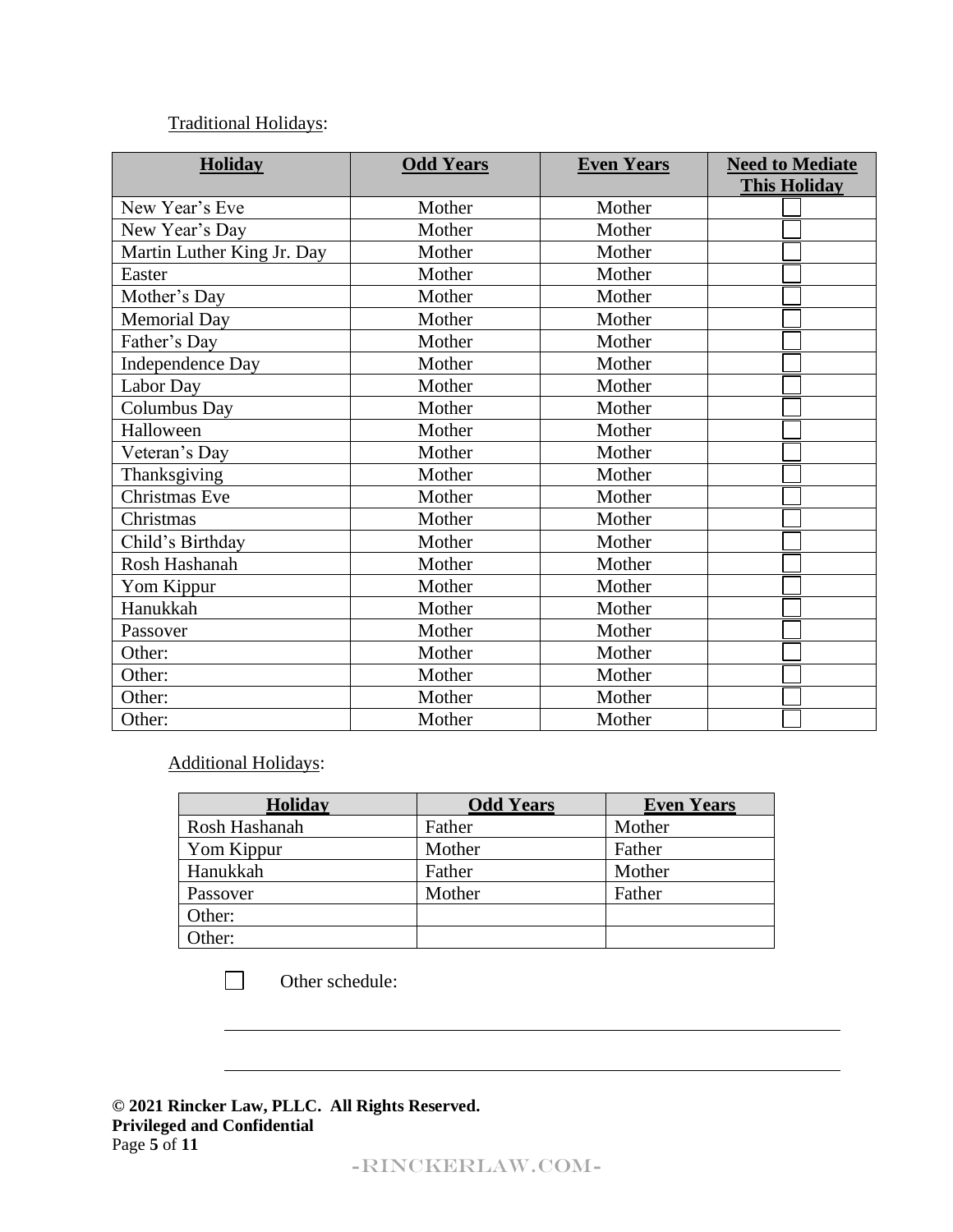# Length of Holiday Time:

$$
10AM to 7PM
$$

8AM to 8PM

8AM to 8AM the following day

Other time period:

# **C. SCHOOL BREAKS**

 $\Box$ Schedule as follows:

| <b>School Break</b>                               | <b>Definition</b>                                                                                                             | Odd-<br><b>Numbered</b><br><b>Years</b> | <b>Even-</b><br><b>Numbered</b><br><b>Years</b> | <b>Need to</b><br><b>Mediate This</b> |
|---------------------------------------------------|-------------------------------------------------------------------------------------------------------------------------------|-----------------------------------------|-------------------------------------------------|---------------------------------------|
| Mid-Winter<br>Recess<br>(President's<br>Day Week) | Not Applicable<br>7 Consecutive<br>Days<br><b>Follow School</b><br>Calendar<br>$\Box$ Other<br>Need to<br><b>Mediate This</b> | Mother                                  | Mother                                          |                                       |
| <b>Spring Recess</b><br>(Easter Break)            | 7 Consecutive<br>Days<br>Follow School<br>Calendar<br>$\Box$ Other<br>Need to<br>Mediate This                                 | Mother                                  | Mother                                          |                                       |
| Thanksgiving<br>Recess                            | <b>Wednesday</b><br>thru Sunday<br>After School<br>Thru Monday<br>Morning<br>Other<br>Need to<br>Mediate This                 | Mother                                  | Mother                                          |                                       |

**© 2021 Rincker Law, PLLC. All Rights Reserved. Privileged and Confidential** Page **6** of **11**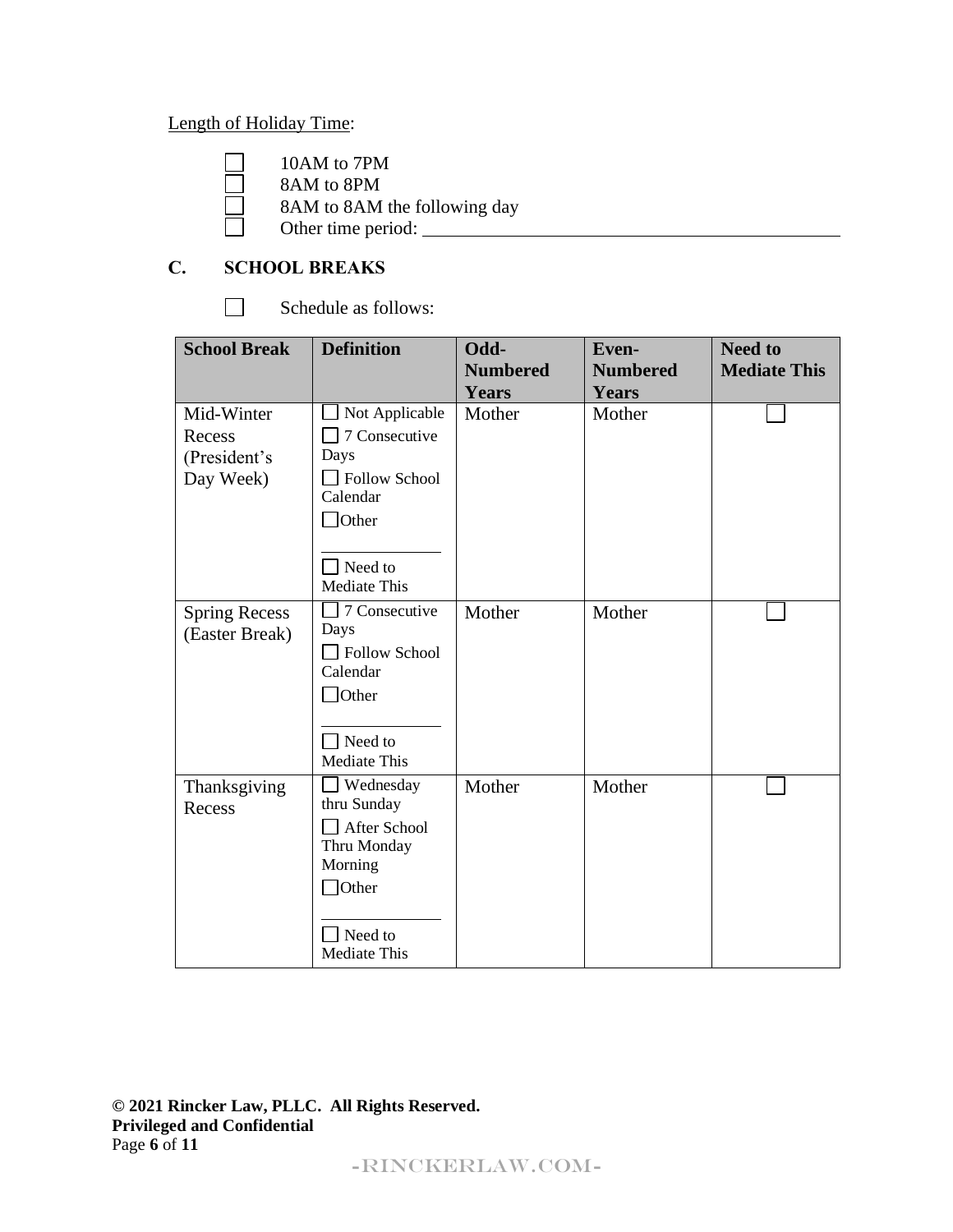| <b>School Break</b>                           | <b>Definition</b>                                                                                                                                               | Odd-<br><b>Numbered</b><br><b>Years</b> | <b>Even-</b><br><b>Numbered</b><br><b>Years</b> | <b>Need to</b><br><b>Mediate This</b> |
|-----------------------------------------------|-----------------------------------------------------------------------------------------------------------------------------------------------------------------|-----------------------------------------|-------------------------------------------------|---------------------------------------|
| <b>Winter Recess</b><br>(Christmas)<br>Break) | Day After the<br>Last Day of<br>School Until the<br>Day Before School<br>Resumes<br>Follow School<br>Calendar<br><b>Other</b><br>Need to<br><b>Mediate This</b> | Mother                                  | Mother                                          |                                       |
| Other School<br>Break:                        | <b>Follow School</b><br>Calendar<br>$\Box$ Other<br>Need to<br>Mediate Thi                                                                                      | Mother                                  | Mother                                          |                                       |

# **D. SUMMER BREAKS**

- 1. Will there be a new parenting time schedule during the summer?
	- No, we will follow the basic schedule
		- Yes, please see below
		- We need to mediate this

Summer Schedule:

| Week           | $\mathbf{M}$ | T | W | $\mathbf R$ | $\mathbf{F}$ | S | S |
|----------------|--------------|---|---|-------------|--------------|---|---|
| W <sub>1</sub> |              |   |   |             |              |   |   |
| W <sub>2</sub> |              |   |   |             |              |   |   |
| W <sub>3</sub> |              |   |   |             |              |   |   |
| W <sub>4</sub> |              |   |   |             |              |   |   |

**© 2021 Rincker Law, PLLC. All Rights Reserved. Privileged and Confidential** Page **7** of **11**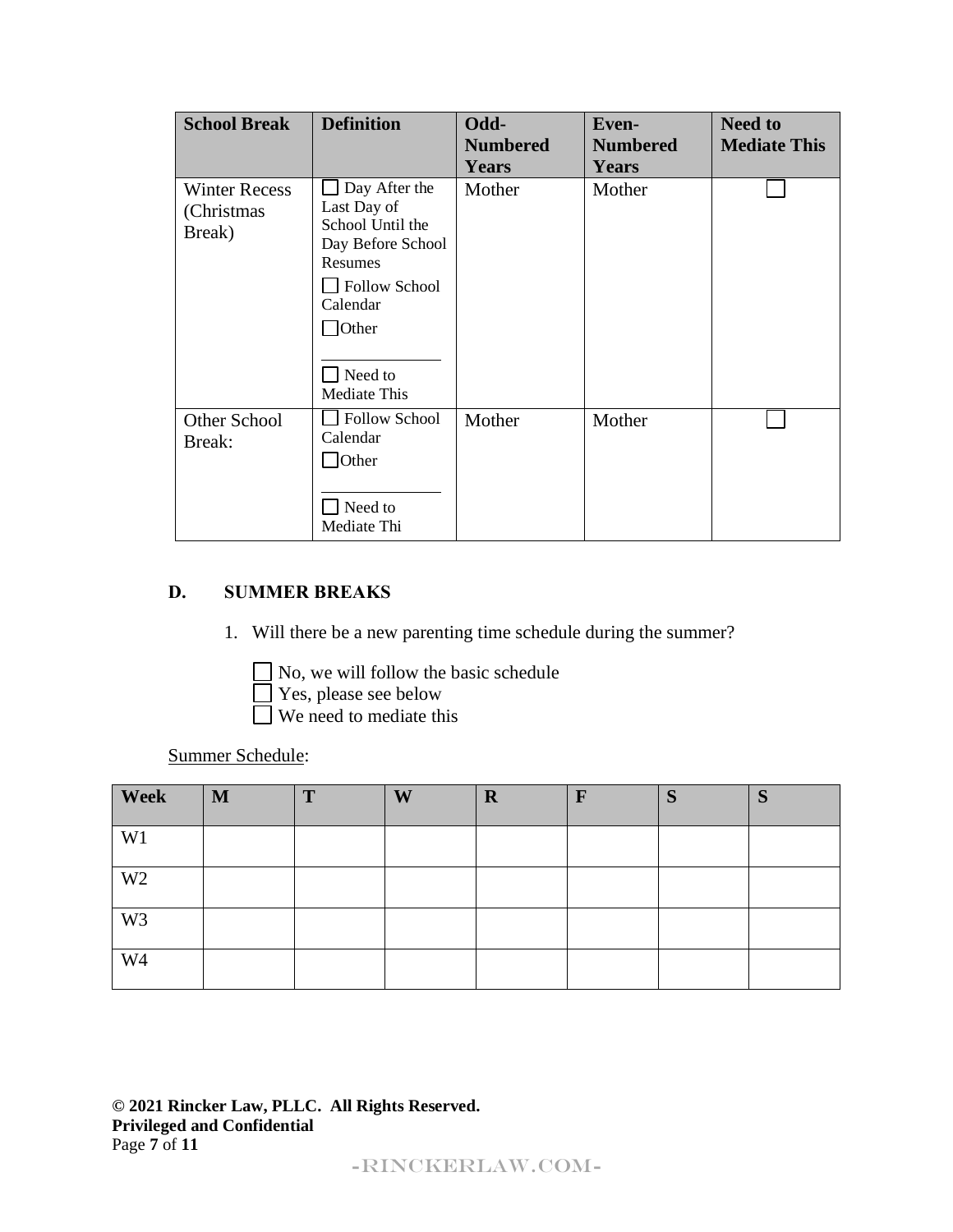Where will the children be exchanged?

| We need to mediate this                                                                                                   |  |
|---------------------------------------------------------------------------------------------------------------------------|--|
| 2. Number of Days/Weeks for Parent #1:                                                                                    |  |
| <b>We Need to Mediate This</b>                                                                                            |  |
| Consecutive or Nonconsecutive?<br>a.                                                                                      |  |
| $\Box$ Consecutive or $\Box$ Nonconsecutive or $\Box$ Either<br>or $\Box$ We need to mediate this                         |  |
| b. Can parent travel domestically or internationally during this period?                                                  |  |
| $\Box$ Domestically $\Box$ Domestically within Continental US<br>Domestic or International $\Box$ We Need to Mediate This |  |
| 3. Number of Days/Weeks for Parent #2:                                                                                    |  |
| We Need to Mediate This                                                                                                   |  |
| Consecutive or Nonconsecutive?<br>a.                                                                                      |  |
| $\Box$ Consecutive or $\Box$ Nonconsecutive or $\Box$ Either<br>or     We need to mediate this                            |  |
| b. Can parent travel domestically or internationally during this period?                                                  |  |
| Domestically $\Box$ Domestically within Continental US<br>Domestic or International $\Box$ We Need to Mediate This        |  |
| 4. Will the child attend summer camp? $\Box$ Yes or $\Box$ No or $\Box$ We Need to<br>Mediate This                        |  |
| a. If so, where?                                                                                                          |  |
| b. If so, what weeks?                                                                                                     |  |
| What date should parents pick date for vacations?<br>5.                                                                   |  |
| March $1 \square$ April $1 \square$ May $1 \square$ June $1 \square$ Other:<br>Need to Mediate                            |  |
|                                                                                                                           |  |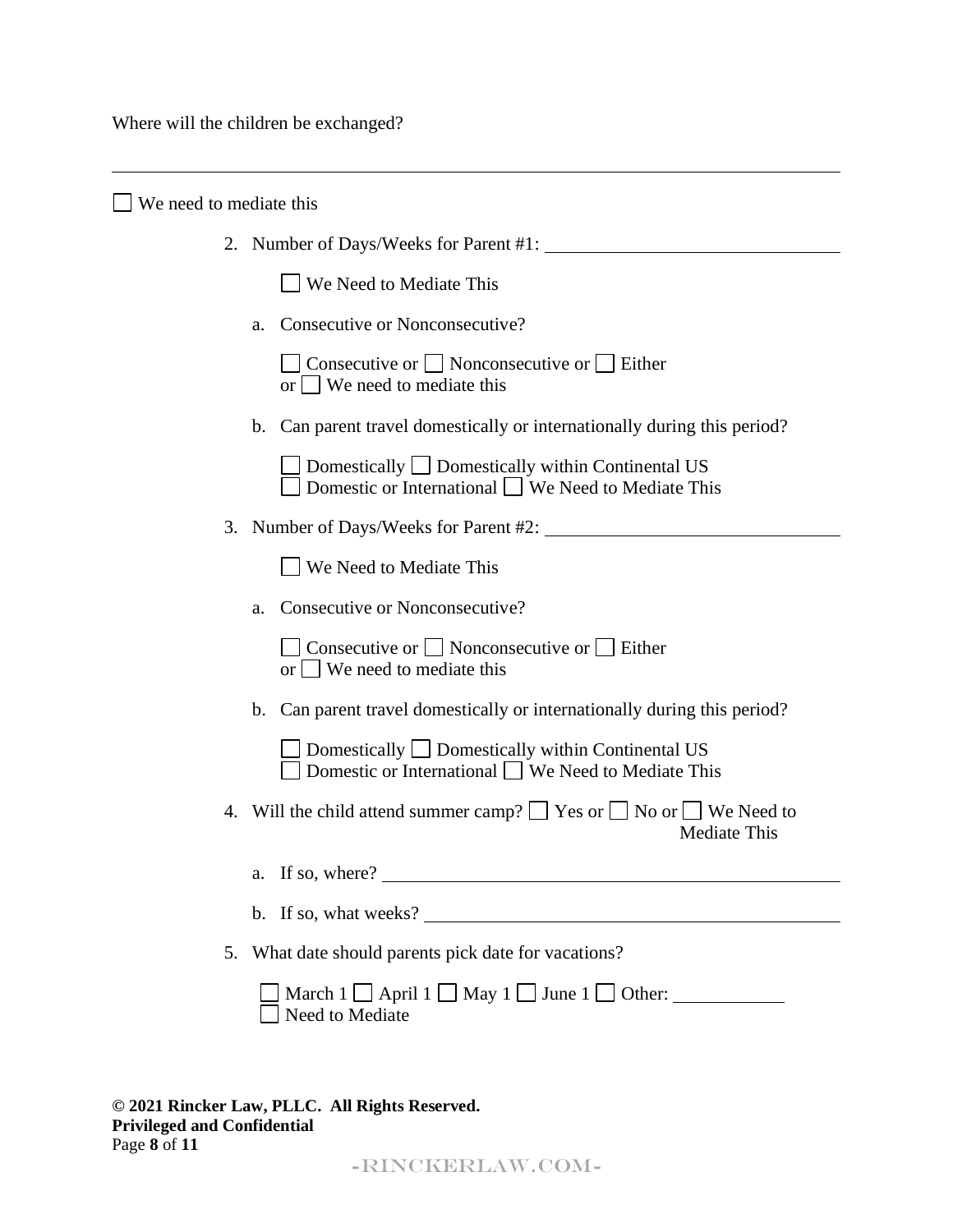Will a parent have first priority on alternative years?

| Par  |
|------|
| Par  |
| Firs |
| ′ച   |

ent 1 on even-numbered years; Parent 2 on odd-numbered years ent 2 on even-numbered years; Parent 1 on odd-numbered years st come, first serve; neither Parent has priority We need to mediate this

6. Other notes re Summer:

# **E. RIGHT OF FIRST CARE**

 $\Box$  Not applicable – No right of first care if one parent is unavailable for child care

We want to have a right of first refusal after one parent is unavailable for a certain period of time:

|  |  | 2 hours $\Box$ 4 hours $\Box$ 6 hours $\Box$ 8 hours |  |  |
|--|--|------------------------------------------------------|--|--|
|--|--|------------------------------------------------------|--|--|

 $\Box$  24 hours  $\Box$  25 hours  $\Box$  48 hours  $\Box$  We need to mediate this

Unsure; we need to mediate this

# **IV. TRAVEL WITH CHILD(REN)**

| A. | <b>DOMESTIC TRAVEL OUTSIDE OF STATE</b> |  |  |
|----|-----------------------------------------|--|--|
|----|-----------------------------------------|--|--|

1.  $\Box$  Yes or  $\Box$  No or  $\Box$  We Need to Mediate This

2. Age Requirement?  $\Box$  Yes, Age:  $\Box$  No or  $\Box$  We Need to

### Mediate This

# **B. INTERNATIONAL TRAVEL**

- 1.  $\Box$  Yes or  $\Box$  No or  $\Box$  We Need to Mediate This
- 2. Age Requirement?  $\Box$  Yes, Age:  $\Box$  No or  $\Box$  We Need to Mediate This

| © 2021 Rincker Law, PLLC. All Rights Reserved. |  |
|------------------------------------------------|--|
| <b>Privileged and Confidential</b>             |  |
| Page $9$ of $11$                               |  |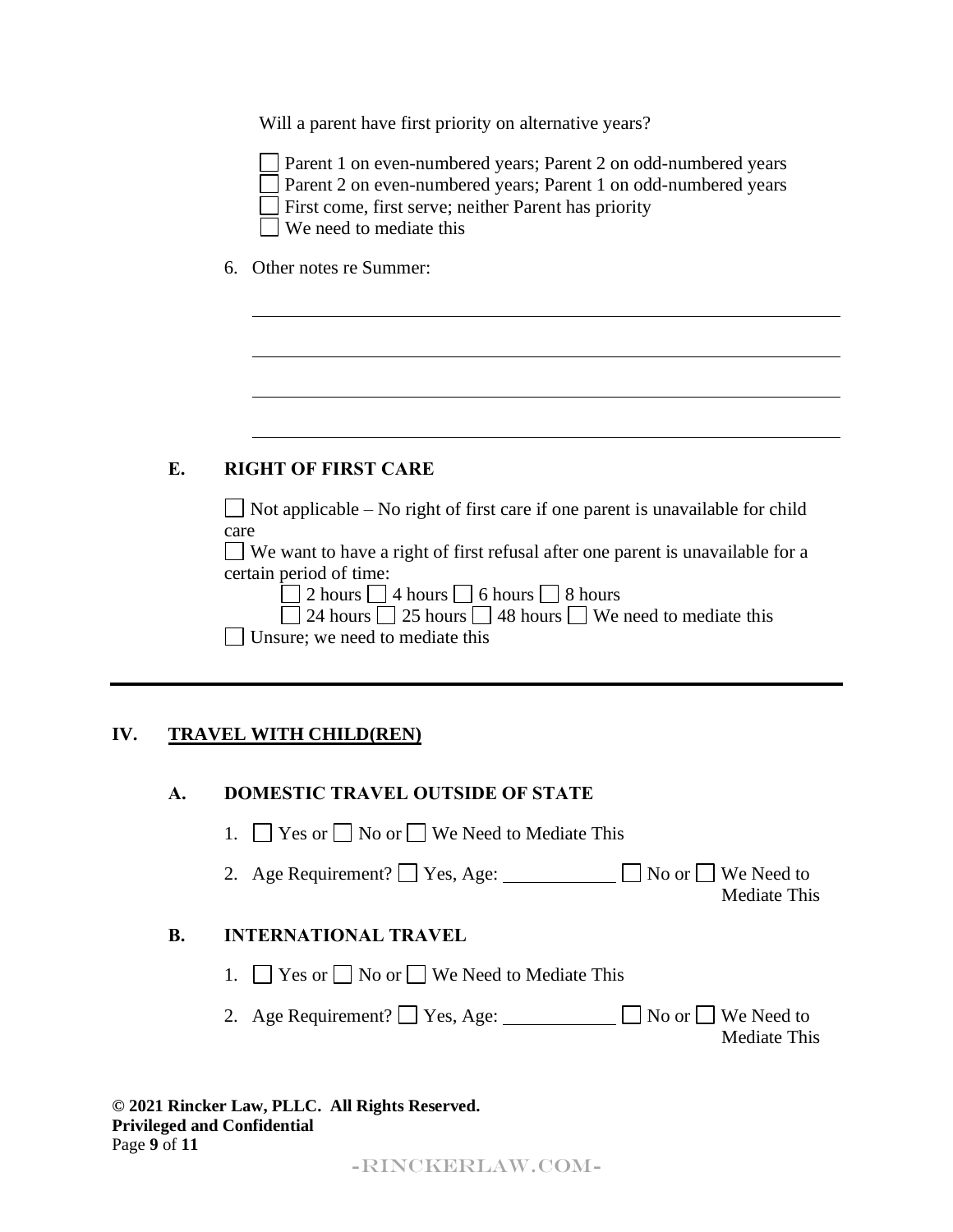### **C. PASSPORT RESPONSIBILITY**

Who to Retain and Keep Updated?

| Parent #1 | Parent #2 | We Need to Mediate |
|-----------|-----------|--------------------|
|           |           | This               |

#### **D. NOTICE REQUIREMENTS**

Traveling Parent should give other Parent \_\_\_\_\_\_\_\_\_\_\_ days notice of said travel □ We Need to Mediate This

### **E. TRAVEL ITINERARY REQUIREMENTS**

Check information that you want exchanged between parents.

 $\Box$  Flight Numbers  $\Box$  Hotel Information (including address and phone number)

 $\Box$  Traveling Companions  $\Box$  Health Insurance Information for Child(ren)

When should itineraries be exchanged?

 $\Box$  No Requirement  $\Box$  7 Days in Advance.  $\Box$  14 Days in Advance

| Other: | <b>We Need to Mediate</b> |
|--------|---------------------------|
|        | This -                    |

### **V. MISCELLANEOUS ISSUES**

#### **A. DISPUTE RESOLUTION**

Do you wish to litigate all disputes or require a form of Alternative Dispute Resolution (ADR)?

For example, before seeking court intervention on *non-emergency issues*, the Parents will attend

> $\mathcal{L}^{\text{max}}$ *Mediation* – Mediator is there to facilitate a conversation between the parties.

Parent Coordination – Parent Coordinator can, but does not have to have arbitration authority unless agreed by the parties.

 $\Box$